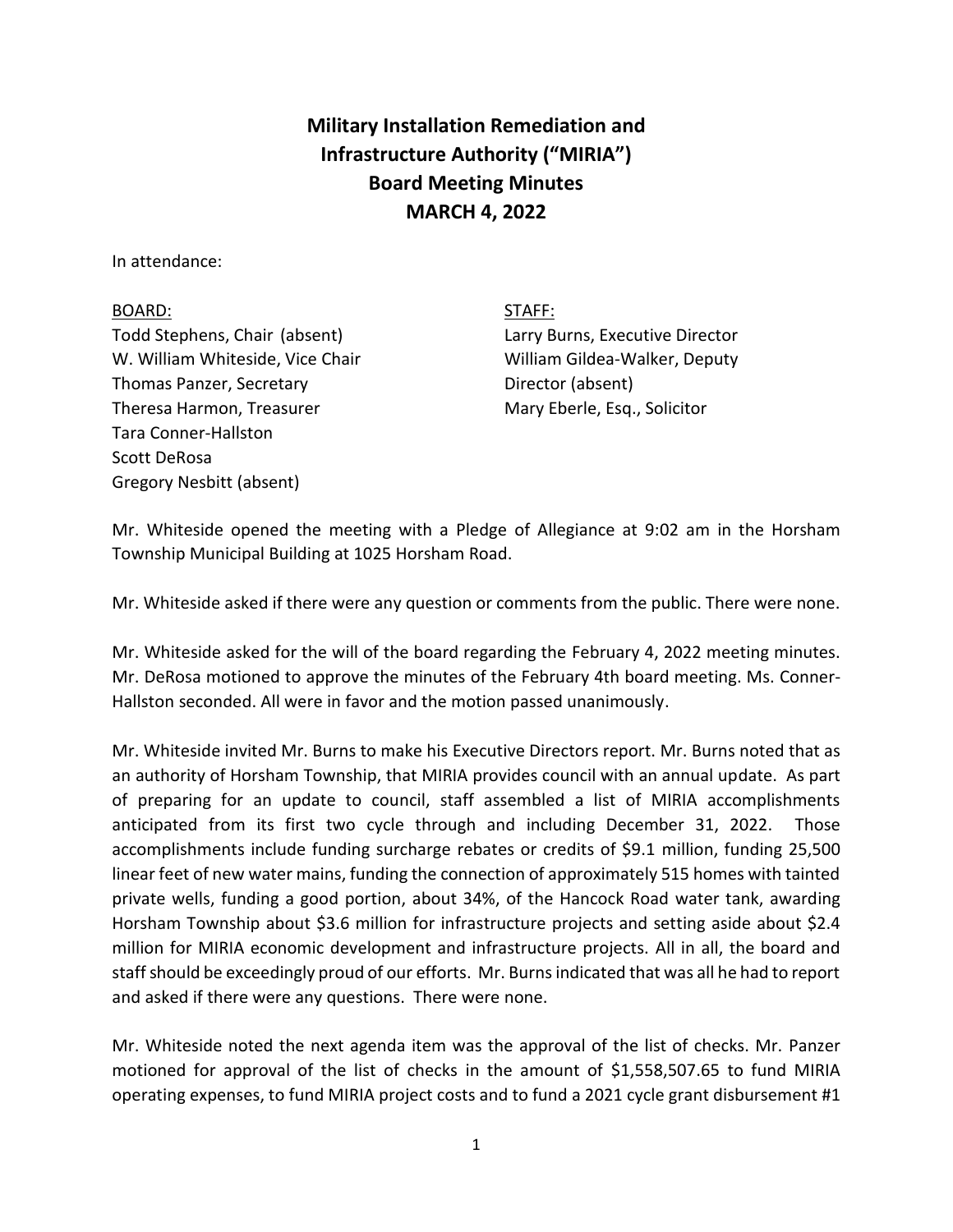to Horsham Township in the amount of \$1,546,427.19. Mr. DeRosa seconded. All were in favor and the motion passed unanimously.

Mr. Whiteside noted the next item on the agenda was consideration of Resolution #2022-1, and invited Mr. Burns remarks. Mr. Burns commented that annually, MIRIA can amend our Qualified Authority Application with the Department of Revenue, and the resolution seeks board approval to do so. In our first cycle, of the 100 acres available to be named Designated Parcels in the MIRIA Zone, the Department of Revenue after much back and forth, only approved about 80 acres. Last year in our second cycle, MIRIA amended the application and requested approval of an additional 7 parcels or about 19 acres looking to round-out the 100 acres. The Department of Revenue only approved 6 parcels increasing Designated Parcel acreage to about 92 acres and declined accepting a vacant property at 500 Enterprise. Staff intends at this time to resubmit the 500 Enterprise property to round-out Designated Parcels to just about the 100 acres afforded under the act. Ms. Harmon motioned to approve Resolution #2101-1 authorizing MIRIA staff to amend our original Military Installation Remediation Program, Qualified Authority Application with the PA Department of Revenue, to amend and expand the list of "Designated Parcels" to include an additional parcel. The additional parcel may include an additional parcel totaling approximately 7.5 acres. In the case that the additional parcel is rejected by the Department of Revenue, staff is further instructed to provide its' best efforts in substituting parcels in an attempt to maximize "Designated Parcels" under the program. Ms. Conner-Hallston seconded. Mr. Burns confirmed it was a roll-call vote.

Mr. DeRosa – Aye Ms. Conner-Hallston-Aye Ms. Harmon – Aye Mr. Panzer – Aye Mr. Whiteside – Aye

The resolution was unanimously approved.

Mr. Whiteside noted the next item on the agenda was consideration of Resolution #2022-2, and invited Mr. Burns remarks. Mr. Burns confirmed that in January, Sports Facilities Advisory made a presentation to the MIRIA board confirming their findings of the Recreational Fields Feasibility and Market Opportunity Study. Similarly, in November, Michael Baker International made a presentation to a meeting of Horsham Council, the HLRA and MIRIA presenting the findings on the Road Network Study. Resolutions #2022-2 and #2022-3 seek the boards authorization and formal adoption of those studies. Ms. Harmon motioned to approve Resolution #2101-2 authorizing the adoption of the Sports Facilities Advisory Market Opportunity Report. Ms. Conner-Hallston seconded. Mr. Burns confirmed it was a roll-call vote.

Mr. DeRosa – Aye